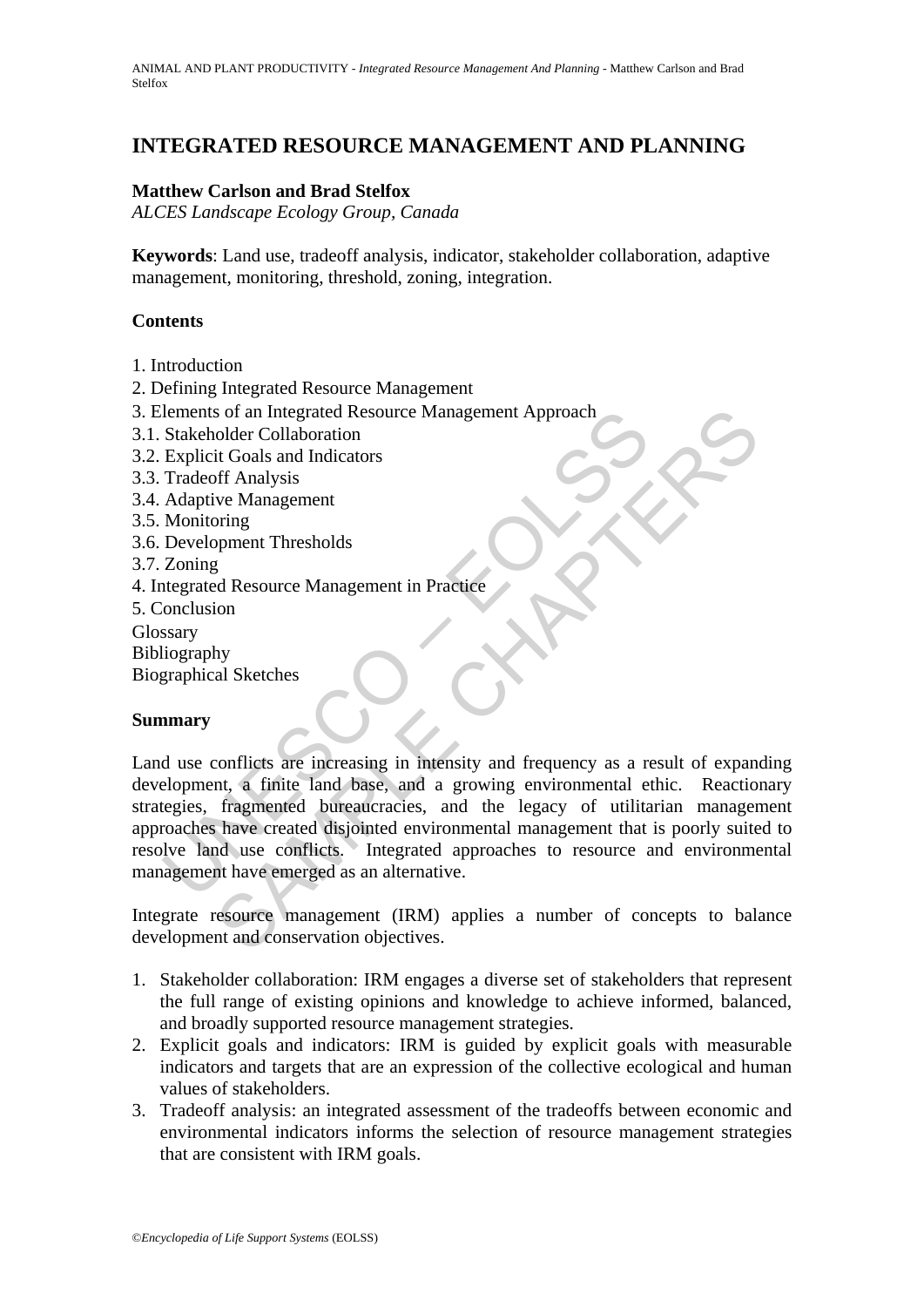- 4. Adaptive management: management experiments reduce uncertainty to improve capacity to select resource management strategies that are consistent with IRM goals.
- 5. Monitoring: ecological monitoring provides an information feedback loop to assess the impact of management on IRM indicators, thereby guiding when and how land use needs to be adjusted.
- 6. Development thresholds: IRM strives to establish development thresholds that restrict anthropogenic disturbance to within ecological limits.
- 7. Zoning: Because all goals can not be achieved through uniform application of land use, varying levels of land use intensity are applied to distinct portions of the landscape, including protected areas where development is prohibited.

## **1. Introduction**

Over the past century evidence of the degradation of ecosystems has become increasingly apparent. Humanity's unprecedented consumption of resources has caused species extinctions at a rate that exceeds natural levels by as much as 1,000 times, and has damaged numerous ecosystem services essential to all life such as climate regulation and the supply and purification of water. Unlike previous eras of colonization, opportunities are few to expand the land base to meet growing demand for resources. At the same time, the environmental movement has grown in prominence and demands to preserve wilderness and biodiversity have increased. The combination of expanding development, a finite land base, and a growing environmental ethic inevitably has caused the frequency and severity of land use conflicts to increase.

In volution of ecosystems and vertical production<br>of ecosystemsingly apparent. Humanity's unprecedented consumption of recise<br>existencions at a rate that exceeds natural levels by as much a<br>damaged numerous ecosystem servi community evidence of the degradation of ecosystems has been y apparent. Humanity's unprecedented consumption of resources has can inctions at a rate that exceeds natural levels by as much as 1,000 times, eiged numerous ec Utilitarian resource management approaches with narrow objectives and an assumed capacity to control nature have faltered and a steady stream of environmental crises has ensued. Responses to the crises have typically been reactionary, with new laws and regulations focused on specific issues. As a result, action and tools to mitigate environmental degradation is ad hoc and aimed at treating symptoms rather than systemic effects. Further fragmenting society's response to environmental issues has been the growing compartmentalization of bureaucracies. Most countries have separate laws, institutions and policy objectives to govern sectors such as agriculture, transportation, health, energy, water, and wildlife. The compartmentalization frequently means that decisions to govern a sector are made without sufficient regard for issues outside the sector's narrow mandate, and conflict between agencies and governments can result.

Reactionary strategies, fragmented bureaucracies, and the legacy of utilitarian management approaches have created disjointed environmental management that is inflexible and narrow in scope and spatial and temporal scale. In contrast, environmental problems are typically complex, interconnected, associated with uncertainty, multidisciplinary, and broad in spatial and temporal scale. The severity and complexity of these problems has motivated the creation of integrated approaches to resource management worldwide. In North America, for example, environmental controversies such as the spotted owl and degradation of the Great Lakes have been catalysts for integrated approaches whereas in Australia the impacts of unsustainable agriculture such as salinization and eutrophication have been motivational.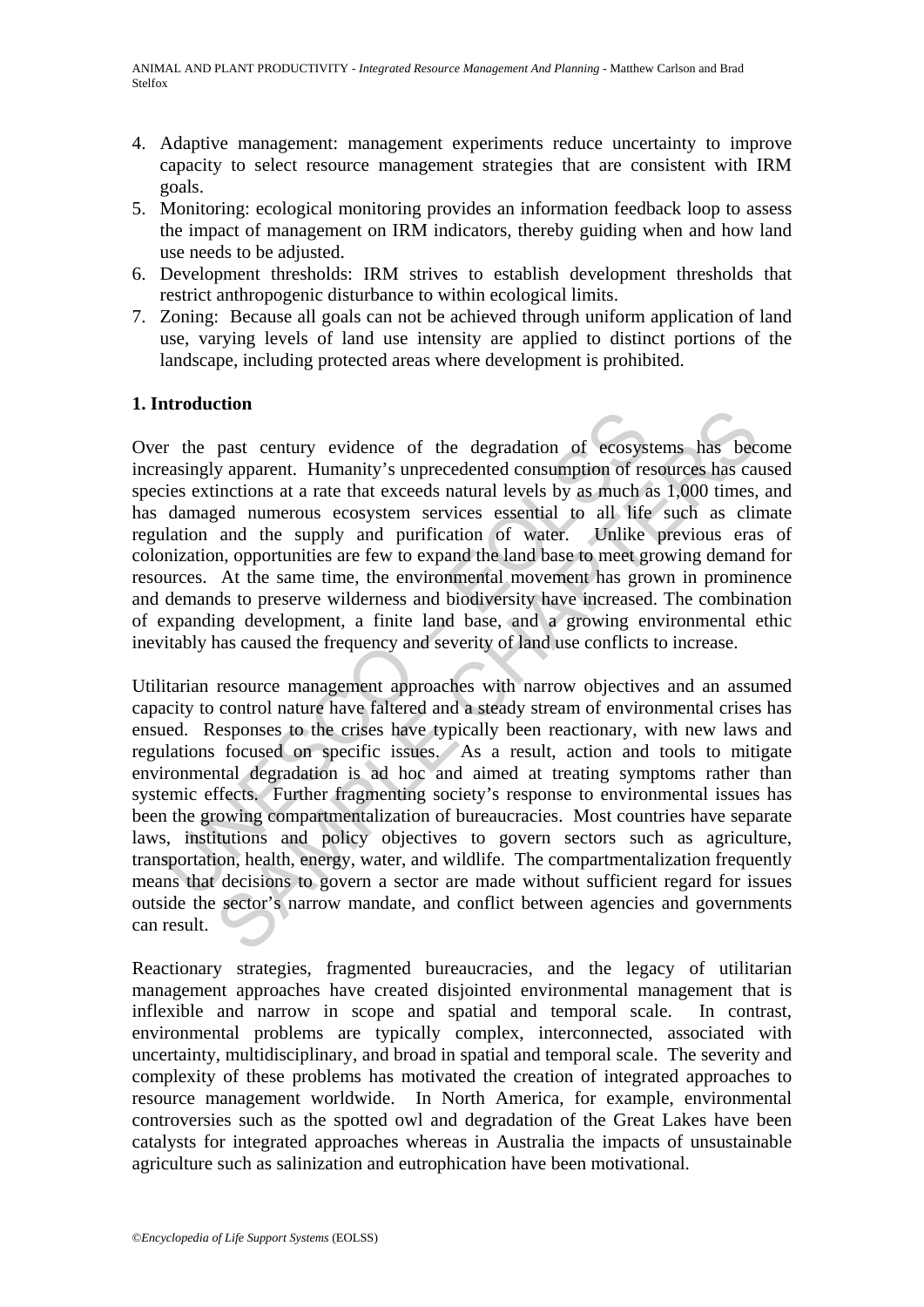### **2. Defining Integrated Resource Management**

Examples of integrated approaches include integrated resource management, integrated environmental management, integrated catchment management, watershed management, bioregional planning, and integrated landscape management. The approaches are characterized by a proactive, holistic, systems-based, and integrated approach to environmental problems. Here we adopt the term integrated resource management (IRM) to refer to integrated approaches to managing environmental and resource issues. While numerous definitions of IRM exist, we adopt Cairns and Crawford's (1991) definition: "*Coordinated control, direction or influence of all human activities in a defined environmental system to achieve and balance the broadest possible range of short- and long-term objectives*."

Four essential characteristics differentiate IRM from other management approaches:

- Inclusive. IRM considers the broad spectrum of ecological, so<br>economic factors and large spatial and temporal scales that defisives. In contrast to monodisciplinary management approaches<br>yield, IRM demands a multidisciplin we. IRM considers three hord spectrum of ecological, social, political, the fractors and large spatial and temporal scales that define environmes In contrast to monodisciplinary management approaches such as usual RM deman 1. *Inclusive*. IRM considers the broad spectrum of ecological, social, political, and economic factors and large spatial and temporal scales that define environmental issues. In contrast to monodisciplinary management approaches such as sustained yield, IRM demands a multidisciplinary approach that engages diverse perspectives and skill sets. Decision making is a collaborative process involving the public. There exists an explicit recognition that empirical science alone can not lead to a solution, but rather that a society informed by science can better arrive at optimal landuse trajectories.
- 2. *Interconnective*. IRM evaluates how different components of ecological and human systems interact. This system dynamics approach recognizes that ecosystems are complex systems with emergent properties that can not be ascertained through reductionism and that, as a result, environmental problems can not be solved by compartmentalization.
- 3. *Goal-oriented*. Unlike the reactionary decisions that define much of environmental policy, IRM is goal-oriented and proactively plans for a desired state. The goals are typically broad and defined through a collaborative process involving diverse stakeholders. The goal-setting process therefore not only fosters a proactive perspective, but also inclusivity and broad ownership in planning outcomes.
- 4. *Strategic*. Goal-setting also focuses attention on key elements of the system of concern. This focus is needed to strategically address environmental issues amongst the complexity and uncertainty of environmental systems. IRM's strategic approach is adaptive and intentionally seeks to improve knowledge of the ecological and social effects of land use. At the same time, IRM is precautionary to limit the risk of unanticipated and undesirable impacts.

### **3. Elements of an Integrated Resource Management Approach**

To further describe IRM, we now discuss seven fundamental elements of IRM: stakeholder collaboration, explicit goals and indicators, tradeoff analysis, adaptive management, monitoring, thresholds, and zoning.

### **3.1. Stakeholder Collaboration**

To successfully balance the broadest range of goals possible, IRM must engage a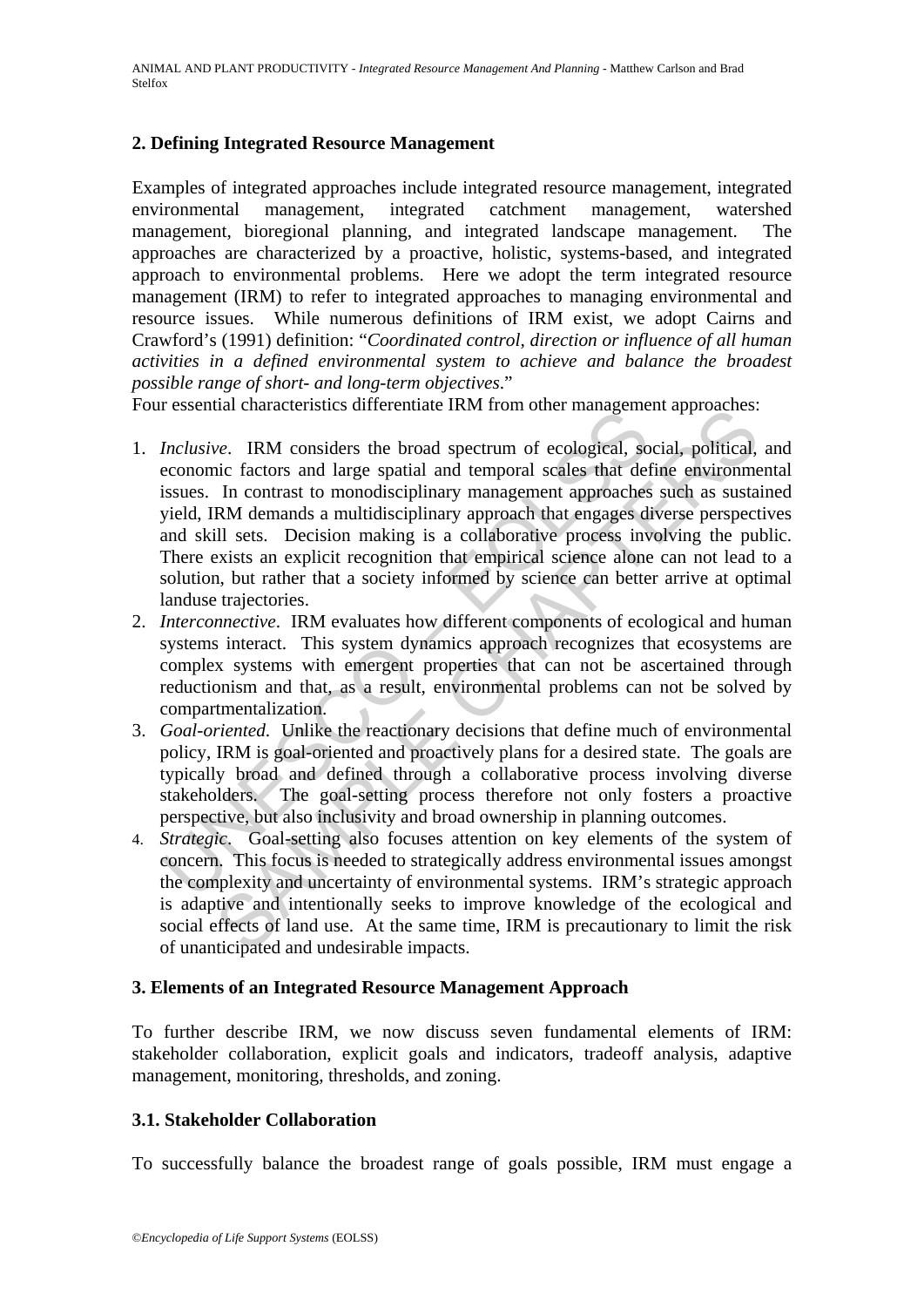diverse set of stakeholders that represent the full range of existing opinions and interests. As such, interaction among stakeholders is likely the most important element of IRM and diverse stakeholder involvement is needed to achieve long-term success. Failure to assemble a broad constituency of stakeholders will ultimately lead to an unacceptably narrow definition of issues and problems, and not contribute meaningfully to corrective policy and management actions. Stakeholders that most often should be engaged include: governments that own resources and/or regulate development; companies that develop resources; aboriginal communities that have unique resource rights and perspectives; local communities that are positively and negatively impacted by resource development; and public interest groups that voice concerns for social and environmental issues.

A collaborative approach seeks to build understanding and consensus despite interests and political affiliations. Strategies to support successful stakeholder committee collaboration include providing resources necessary for coordination, communication, administration, and meetings; ensuring that stakeholder committee membership is unbiased; and consensus-based decision making. While time-consuming, these approaches to achieve effective interaction among a diverse set of stakeholders have significant benefits. They foster the development of goals and strategies that represent the full array of information, knowledge and perspectives. Effective stakeholder interaction also builds the social and political capital necessary to implement management strategies recommended by the IRM planning process.

monizoura upproacular secures to our uncerstanding and consideration political affiliations. Strategies to support successful stake<br>aboration include providing resources necessary for coordinatio<br>inistration, and meetings; and consensus-bases to out uncerstanting and consensus useper interests of outline<br>and affiliations. Strategies to support successful stakeholder common include providing resources necessary for coordination, communication A major impediment to IRM is intra- and inter-governmental fragmentation. Horizontal integration at a given level of government and vertical integration across levels of government (national to local) are needed to achieve mutuality among regulations and management effort. Integration is a major challenge, however, due to the legacy of fragmented institutional structure and poor associational relationships among sectors such that roles and direction of accountability is often unclear. Policy and legislative reform to formally integrate resource management among government agencies is the ultimate answer to fragmentation. For example, an umbrella IRM ministry to inform and guide secondary ministries would reduce the ideological "siloization" of government employees and foster the appetite for integrated problem definition and solution sets. Such reforms may be difficult to achieve due to the numerous agencies and levels of government involved. While policy and legislative reform is being pursued, inter- and intra-governmental integration can also be supported on a case by case basis through collaborative land use planning. A land use planning process that involves all relevant government agencies, as well as other stakeholders, will foster a consistent resource management vision. To facilitate integrated implementation of the vision, a land use plan can specify the roles and direction of accountability of the government agencies that will be responsible for regulating development.

## **3.2. Explicit Goals and Indicators**

As discussed above, goals in an IRM process should be an expression of the collective values of relevant stakeholders. Two types of values are relevant to IRM: ecological values and human values. Ecological values are those understood as necessary for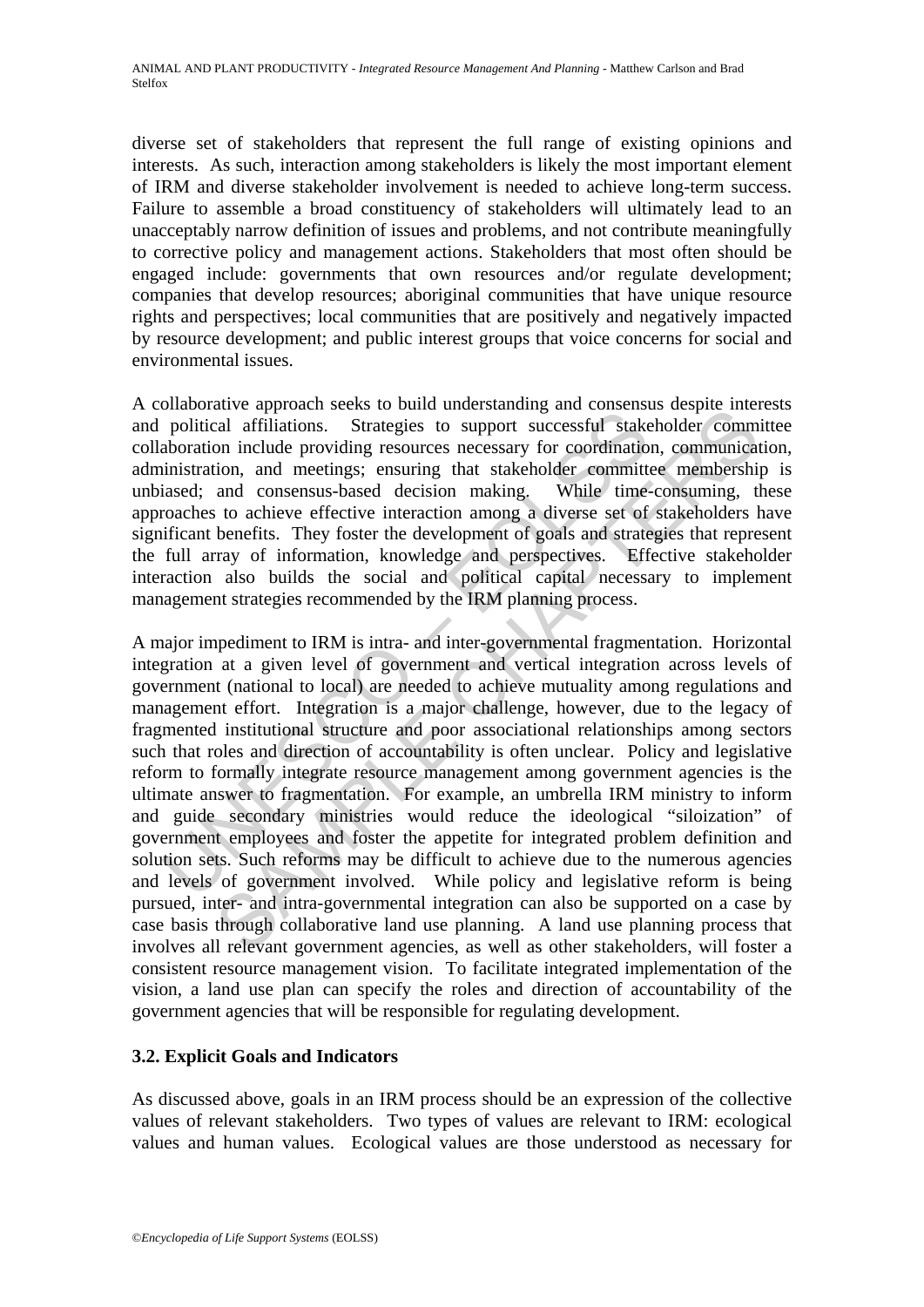maintaining healthy ecosystems. These include abiotic resources such as water and soil, biotic resources including the full suite of native species, and formative ecological processes such as disturbance regimes, hydrological processes, and nutrient cycles. Human values are those products and services generated by ecosystems that are beneficial to humans. These include harvested and extracted resources and associated economic benefits; recreational opportunities; ecosystem services such as flood control and climate regulation; and spiritual values.

manimy broadcastry, to canding the summative due to an<br>agement. On its own, however, this goal is uninformative due to<br>plexity of ecosystems. To operationalize the goal of maintaining<br>so of indicators are often used as bio g conversary, or example, is a released must control the overversion and a measure of ecosystems. To operationalize the goal of maintaining biodiversity, or example of ecosystems. To operationalize the goal of maintaining To guide management, goals must be translated into measurable indicators for which quantitative targets can be set. In addition to being relevant to goals, indicators should be sensitive to ecological variability in order to provide early warning of change; understandable by decision makers and the public; and cost-effective to monitor. Maintaining biodiversity, for example, is a frequently expressed goal in resource management. On its own, however, this goal is uninformative due to the overwhelming complexity of ecosystems. To operationalize the goal of maintaining biodiversity, three types of indicators are often used as biodiversity surrogates: representation, focal species, and ecological processes. Representation seeks to protect examples of all ecological communities in order to promote the maintenance of biodiversity without requiring the impossible task of analyzing the individual requirements of all native species. Patterns of biodiversity are dictated by ecological processes such as natural disturbance and hydrology, and management should strive to maintain processes within their natural range of variation. Representation of ecological communities and maintenance of the natural range of variation of ecological processes are coarse-filter approaches which, while relatively efficient, may not always equate to species persistence. Managing for a set of focal species provides a more thorough check of whether management strategies will support the persistence of sensitive wildlife populations.

TO ACCESS ALL THE **14 PAGES** OF THIS CHAPTER, Visit: http://www.eolss.net/Eolss-sampleAllChapter.aspx

#### **Bibliography**

- - -

Bellamy, J.A., G.T. McDonald, G.J. Syme, and J.E. Butterworth. (1999). Evaluating integrated resource management. *Society and Natural Resources* 12(4): 337-353. [Differentiates between traditional and integrated resource management approaches and presents a conceptual framework for evaluating IRM programs.]

Cairns, J. Jr. and T.V. Crawford. (1991). *Integrated Environmental Management,* 215 pp. Lewis, MI, USA. [A handbook for integrated environmental management.]

Carlson, M. and F. Schmiegelow. (2002). Cost-effective sampling design applied to large-scale monitoring of boreal birds. *Conservation Ecology* 6(2): 11. [online] URL: http://www.consecol.org/vol6/iss2/art11 (accessed December 19, 2007). [An example of power analysis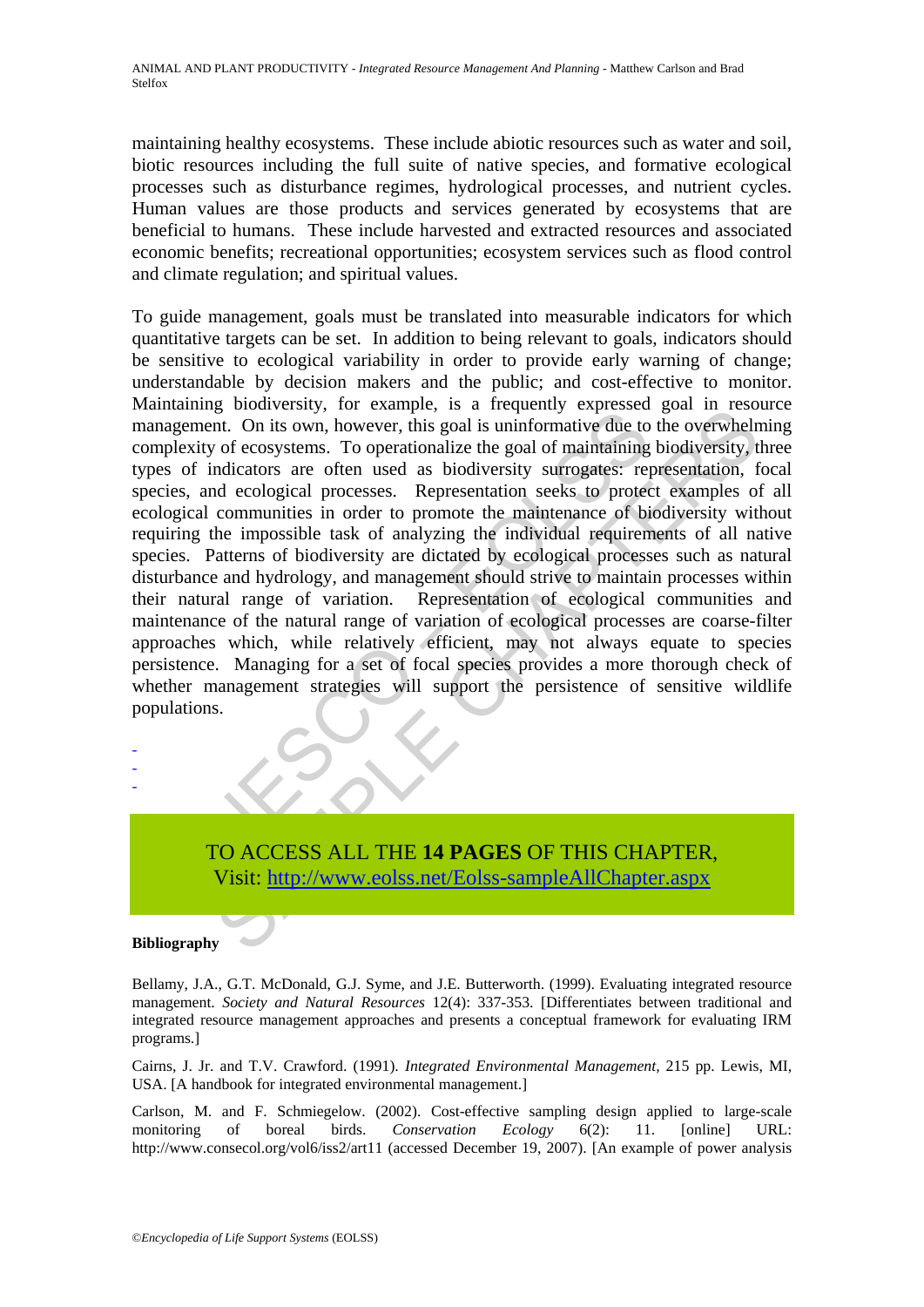to identify cost-effective sampling designs for monitoring biodiversity.]

Carlson, M., E. Bayne, and B. Stelfox. (2007). *Seeking a Balance: Assessing the Future Impacts of Conservation and Development in the Mackenzie Watershed*. Canadian Boreal Initiative, Ottawa, ON. [An example of a scenario analysis to explore the cumulative effects of land use in the Mackenzie Valley of northwestern Canada.]

Davidson, D.J., and N.A. MacKendrick. (2004). All dressed up with nowhere to go: the discourse of ecological modernization in Alberta, Canada. *Canadian Review of Sociology and Anthropology* 41(1): 47-65. [Discusses how the term integrated resource management can be misapplied to reinforce existing and ineffective management strategies.]

Dehcho Land Use Planning Committee. (2006). *Respect for the Land: The Dehcho Land Use Plan Background Report (Final Draft)*, 346 pp*.* [online] URL: http://www.dehcholands.org/docs\_final\_draft\_dehcho\_land\_use\_plan\_june\_02\_06.htm (accessed December 19, 2007). [A thorough description of the Dehcho Land Use Plan, an example of integrated resource management.]

Duraiappah, A.K. and S. Naeem. (2005). *Millennium Ecosystem Assessment: Ecosystems and Human Well-being - Biodiversity Synthesis*, 100 pp. World Resources Institute, Washington, DC. [An overview of ecosystem degradation caused by human activities.]

Ford, A. (1999). *Modeling the Environment: An Introduction to System Dynamics Models of Environmental Systems*, 415 pp. Island Press, Washington, D.C. [An introductory text for the application of computer models to the study and management of environmental systems.]

Groffman, P.M., J.S. Baron, T. Blett, A.J. Gold, I. Goodman, L.H. Gunderson, B.M. Levinson, M.A. Palmer, H.W. Paerl, G.D. Peterson, N.L. Poff, D.W. Rejeski, J.F. Reynolds, M.G. Turner, K.C. Weathers, and J. Wiens. (2006). Ecological thresholds: the key to successful environmental management or an important concept with no practical application? *Ecosystems* 9: 1-13. [A discussion of the utility of ecological thresholds in environmental management.]

nce management, 1<br>
identity. and S. Naeem. (2005). *Millemnium Ecosystem Assessment: Eabeng - Biodiversity Synthesis*, 100 pp. World Resources Institute, Washingto<br>
osystem degradation caused by human activities.]<br>
A. (199 agement.]<br>
A.K. and S. Nacem. (2005). *Millennium Ecosystem Assessment: Ecosystems and H. Biodiversity Synthesis*, 100 pp. World Resources Institute, Washington, D.C. [An over<br>
degradation caused by human activities.]<br>  $99$ Hegmann, G., C. Cocklin, R. Creasey, S. Dupuis, A. Kennedy, L. Kingsley, W. Ross, H. Spaling, and D. Stalker. (1999). *Cumulative Effects Assessment Practitioners Guide*, 134 pp. Prepared by AXYS Environmental Consulting Ltd. and the CEA Working Grouop for the Canadian Environmental Assessment Agency, Hull, Quebec. [online] URL: http://www.aceeceaa.gc.ca/013/0001/0004/Cumulative-Effects\_e.pdf (accessed December 19, 2007). [A discussion of cumulative effects assessment from a Canadian perspective.]

Margerum, R.D. (1999). Integrated environmental management: the foundations for successful practice. *Environmental Management* 24(2): 151-166. [Presents a framework for operationalization of IRM.]

Noss, R.F. and A.Y. Cooperrider. (1994). *Saving Nature's Legacy: Protecting and Restoring Biodiversity*, 443 pp. Island Press, Washington, D.C. [A comprehensive guide for the protection of biodiversity.]

Peterson, G.D., G.S. Cumming, and S.R. Carpenter. (2003). Scenario planning: a tool for conservation in an uncertain world. *Conservation Biology* 17(2): 358-366. [A discussion of scenario analysis in environmental management.]

Reagan, D.P. (2006). An ecological basis for integrated environmental management. Human and Ecological Risk Assessment 12: 819-833. [Describes an integrated resource management approach intended to strategically conserve human and ecological values.]

Schmiegelow, F. K. A, S. G. Cumming, S. Harrison, S. Leroux, K. Lisgo, R. Noss and B. Olsen. (2006). *Conservation Beyond Crisis Management: A Conservation-Matrix Model*, 7 pp. BEACONs Discussion Paper, No. 1. [online] URL: http://www.rr.ualberta.ca/research/beacons/resources.htm (accessed December 19, 2007). [Describes an approach to protected areas planning that emphasizes the role of protected areas as ecological benchmarks.]

Walters, C.J. and C.S. Holling. (1990). Large-scale management experiments and learning by doing. *Ecology* 71(6):2060-2068. [A description of adaptive management.]